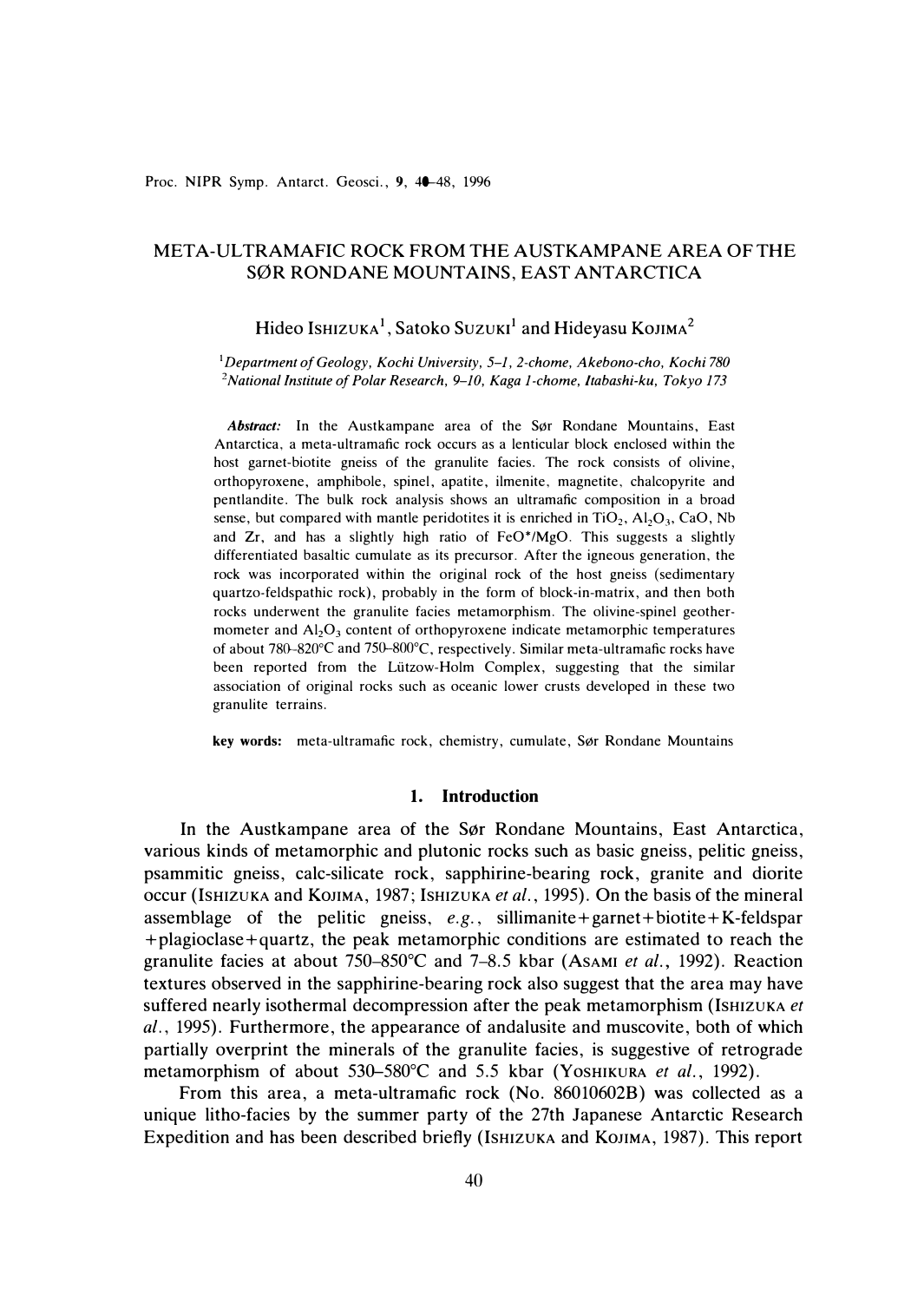describes the detailed petrography of this meta-ultramafic rock, and discusses its significance with respect to the problem of the original rock association of the Sør Rondane Mountains. Meta-ultramafic rocks have been also reported from the Balchenfjella area of the eastern Sør Rondane Mountains (AsAMI *et al.*, 1989; MAKIMOTO *et al.,* 1990) and from the Liitzow-Holm Complex (HIROI *et al.,* 1986; Suzuki, 1986); a brief comparison among these meta-ultramafic rocks is also presented in relation to the original rock association of these areas.

# **2. Field Occurrence and Petrography**

The Austkampane area is underlain by various kinds of metamorphic and plutonic rocks (Fig. 1). Among the metamorphic rocks, garnet-biotite gneiss is the dominant lithology, of which the foliation strikes NE-SW to E-W and gently  $(25-60^{\circ})$ 



*1987), in which the localities of the meta-ultramafic rock (MUR) and sapphirine-bearing rock (SBR) are shown.*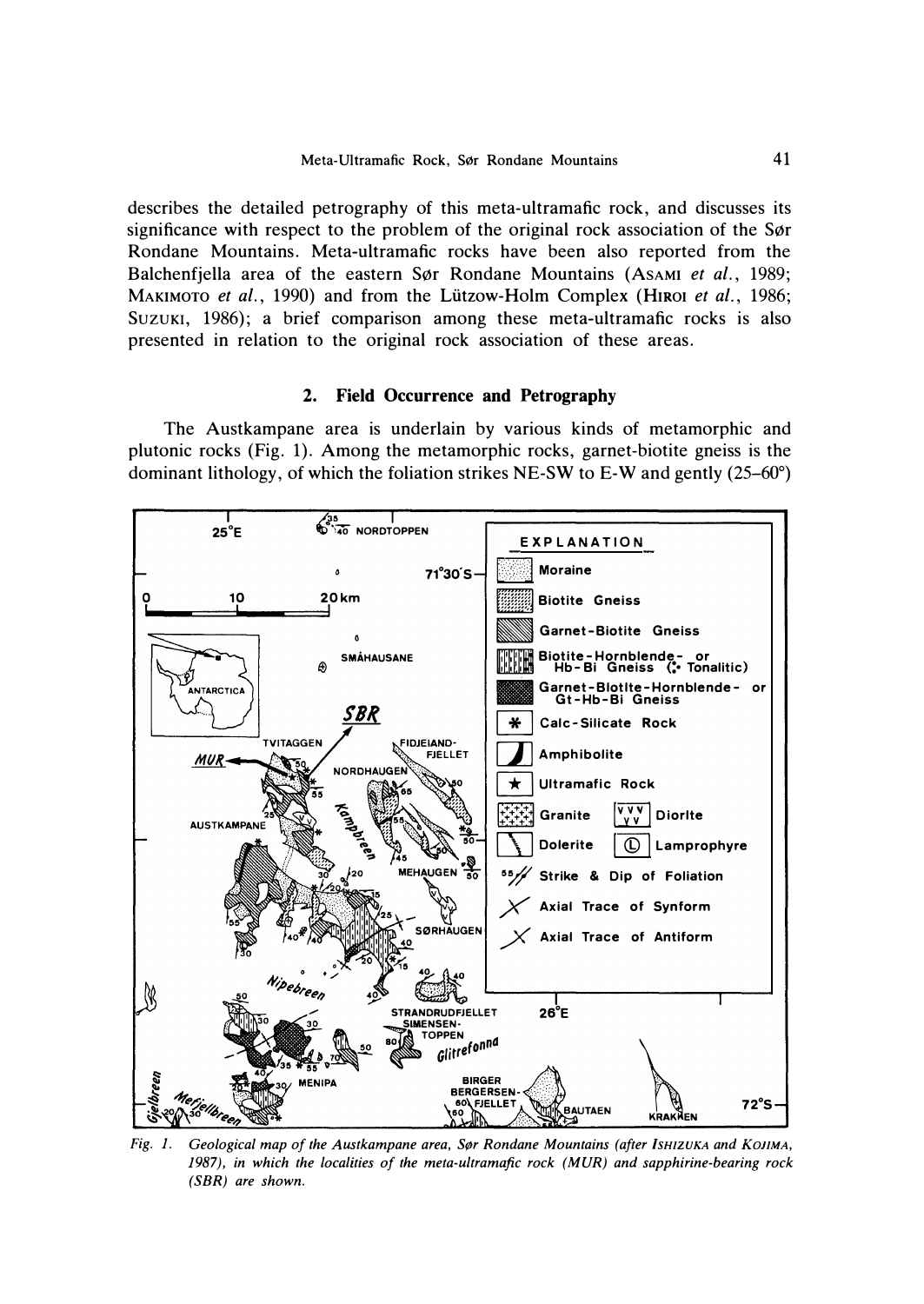

*Fig. 2. Field occurrence of the meta-ultramafic rock (MUR). Note that the rock is enclosed within the host gneiss (HG).* 



*Fig. 3. Photomicrographs of the meta-ultramafic rock. A: Granular texture composed of 01, Opx and Amp. Scale bar <sup>=</sup>2 mm. B: Vermicules of Sp/ occurring along the margin of Amp. Note that lamellae of Ilm develop within Amp. Scale bar=1 mm. C: Euhedral Ap included in Ol. Scale bar <sup>=</sup> 0.2 mm. D: Composite grain of Mag+Ccp+Pt. Scale bar<sup>=</sup> 0.2 mm.*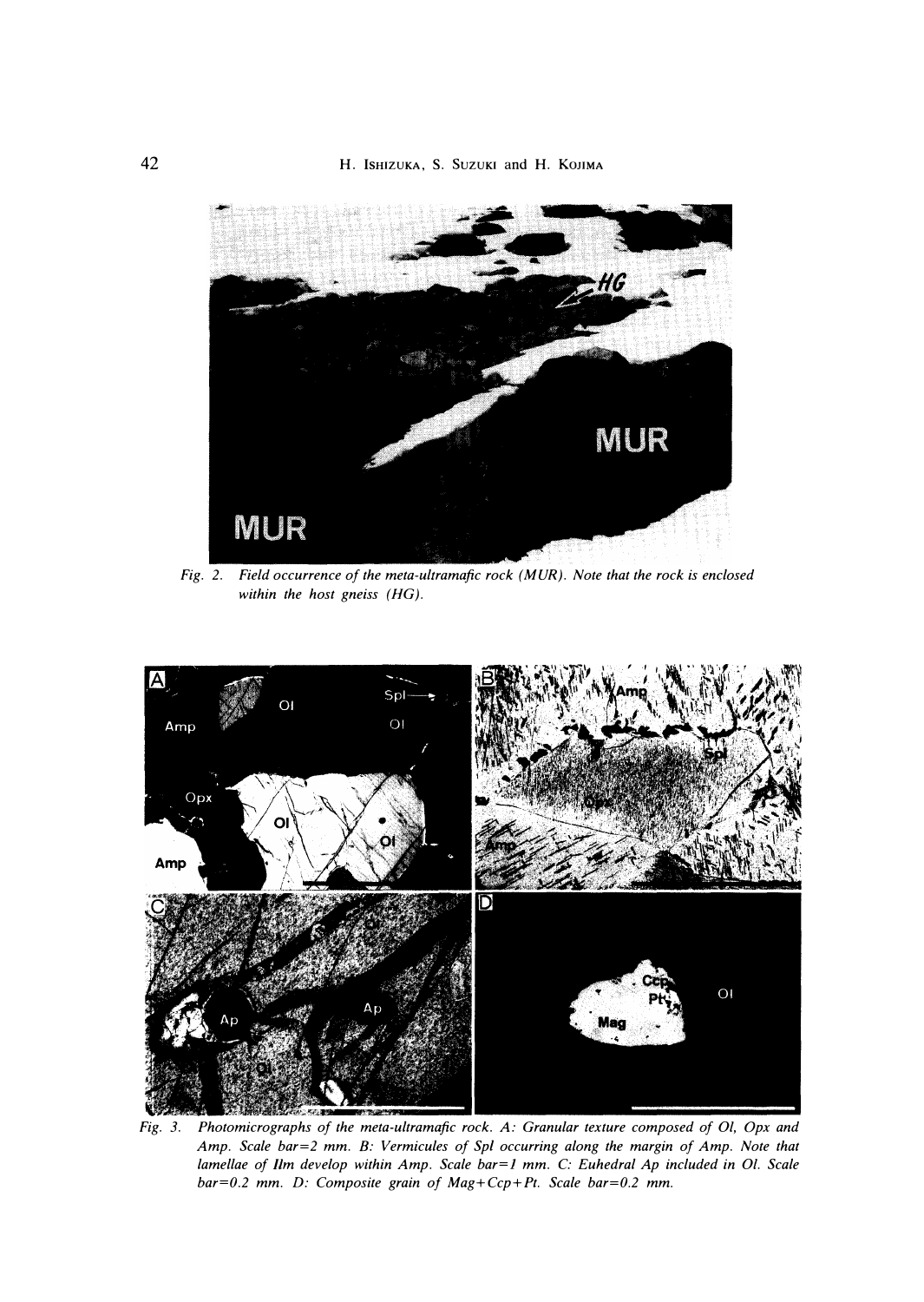dips southward. The calc-silicate rocks occur as small lenses or blocks in the garnet-biotite gneiss. Plutonic rocks such as granite and diorite intrude into the gneisses, of which the latter includes, very rarely, a block of the sapphirine-bearing rock.

The meta-ultramafic rock in question was sampled from the northern region of the Austkampane area. It occurs as a lenticular block ( about 10 m in diameter of long-axis) enclosed within the host garnet-biotite gneiss (Fig. 2), similar to the block-in-matrix type of the field occurrence in melange. The foliation of the host gneiss is concordant with the margin of the block. A dark-grayish reaction zone (several centimeters in width) composed of fibrous mica and/or amphibole minerals develops along the contact between the block and host gneiss.

The rock is massive with a medium- to coarse-grained granular texture; representative photomicrographs are shown in Fig. 3. This contrasts with the surrounding rocks that display well-developed metamorphic foliation. The constituent minerals include olivine (01), orthopyroxene (Opx), amphibole (Amp), spinel (Spl), apatite (Ap), ilmenite (Ilm), magnetite (Mag), chalcopyrite (Ccp), and pentlandite (Pt). The modal proportion is presented in Table 1. There is no trace of serpentinization in the rock. Neither plagioclase (Pl) nor garnet (Grt) occurs in the rock, indicating that the rock belongs to spinel-amphibole peridotite in the sense of **JENKINS** (1983).

The majority of 01 occurs as granular crystals (Fig. 3A), but small amounts of 01 have tiny irregular-shaped forms that exist characteristically along the boundary between Opx and Amp. Opx is also granular in form, and displays a weak pleocroism from pale red to pale green, in which fine-scaled cleavages commonly develop. Small and irregular-shaped grains of Opx sometimes occur along the boundary between Amp and 01. Amp occurs only as granular crystal, and has a pale blue-greenish color. Spl with translucent green color shows various modes of occurrence (Fig. 3B): granular crystal, vermicule or bleb along the margin of Amp, and irregular-shaped

| Modal proportion     |      |                   | Bulk rock chemistry |           |       |  |  |
|----------------------|------|-------------------|---------------------|-----------|-------|--|--|
|                      | ( %) |                   | $(wt\%)$            |           | (ppm) |  |  |
| Olivine              | 16.9 | SiO <sub>2</sub>  | 40.40               | Co        | 124.3 |  |  |
| Orthopyroxene        | 33.1 | TiO <sub>2</sub>  | 0.74                | Cr        | 103.6 |  |  |
| Hornblende           | 46.9 | $Al_2O_3$         | 9.32                | <b>Nb</b> | 14.2  |  |  |
| Spinel               | 2.8  | $FeO*$            | 18.45               | Ni        | 456.0 |  |  |
| Others**             | 0.3  | MnO               | 0.23                | <b>Rb</b> | 3.6   |  |  |
|                      |      | MgO               | 23.78               | Sr        | 67.4  |  |  |
| **Includes apatite,  |      | CaO               | 5.08                | v         | 135.2 |  |  |
| ilmenite, magnetite, |      | Na <sub>2</sub> O | 0.41                | Y         | 9.1   |  |  |
| chalcopyrite,        |      | $K_2O$            | 0.31                | Zn        | 130.0 |  |  |
| and pentlandite.     |      | $P_2O_5$          | 0.10                | Zr        | 53.8  |  |  |

*Table 1. Modal proportion and bulk rock chemistry of meta-ultramafic rock (No. 86010602B).* 

FeO\* means total iron as FeO.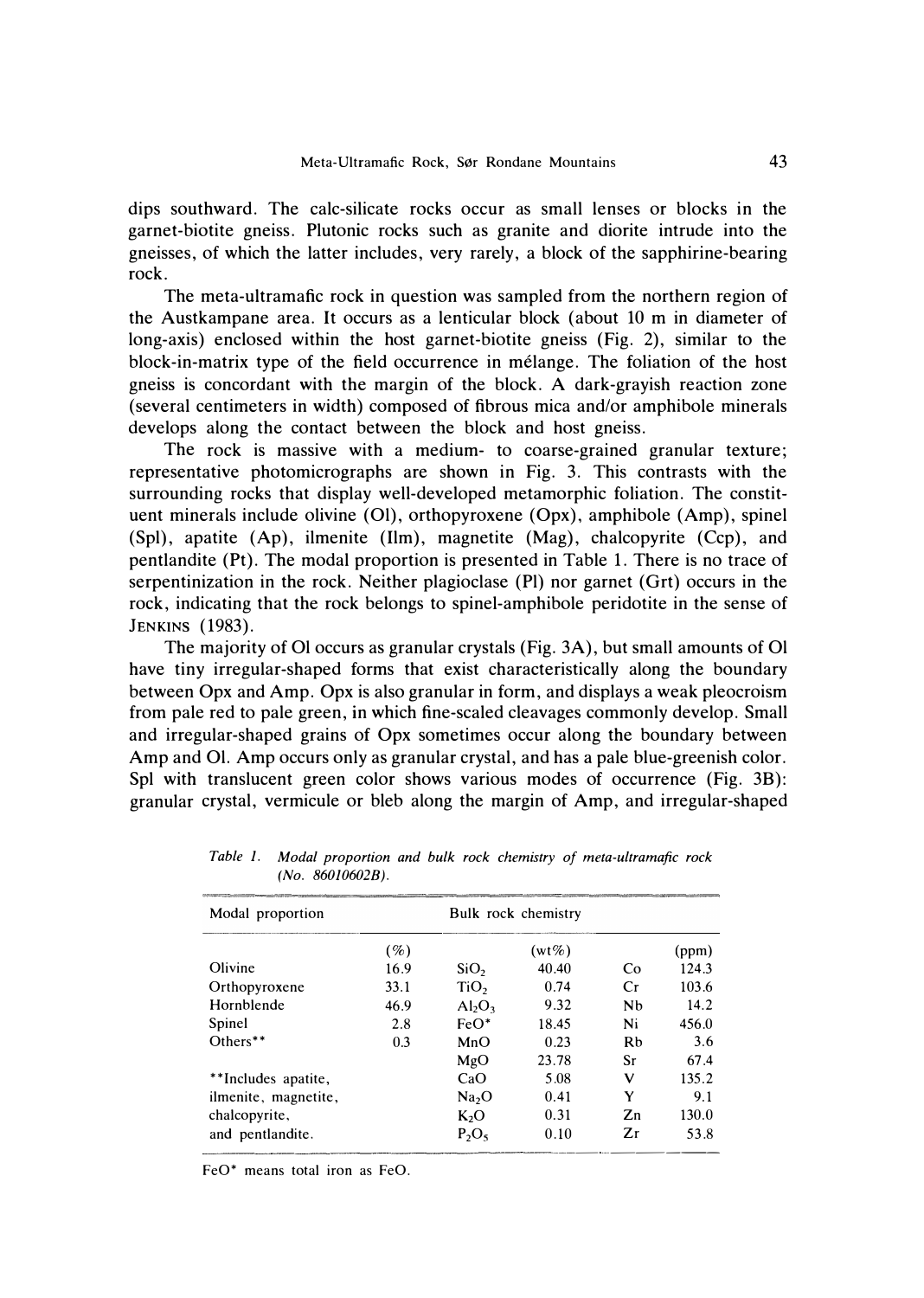crystal along the boundary between 01 and Opx. Other minerals (Ap, Ilm, Mag, Ccp and Pt) are scattered as accessories, of which Ap is commonly euhedral and restricted to inclusion within 01 (Fig. 3C), Ilm often forms lamellae within Amp (Fig. 3B), and Mag+Ccp or Mag+Ccp+ Pt occurs as composite grain (Fig. 3D).

# **3. Bulk Rock and Mineral Chemistries**

The bulk rock analysis of the meta-ultramafic rock was performed by using an X-ray fluorescence analyzer Rigaku RIX3000 at the National Institute of Polar Research. The analytical procedure followed the methods of MoTOYOSHI and SHIRAISHI (1995) and Motoyoshi *et al.* (1996). The results are listed in Table 1. Chemical compositions of constituent minerals were analyzed by using an electron probe microanalyzer JEOL JXA-8600S/M at Kochi University. Representative mineral analyses are listed in Table 2 and plotted in the system  $CaO-(FeO+MgO)-Al<sub>2</sub>O<sub>3</sub>-SiO<sub>2</sub>$  of Fig. 4. In the following discussion, the ratio of Fe<sup>\*</sup>/(Fe<sup>\*</sup>+Mg) is abbreviated to XFe<sup>\*</sup>, in which Fe<sup>\*</sup> means total iron as Fe<sup>2+</sup>.

The bulk compositions of the meta-ultramafic rock are characterized by high MgO, FeO<sup>\*</sup>, Co, Cr and Ni contents and low SiO<sub>2</sub> content, being consistent with ultramafic composition. However, the rock is also enriched in  $TiO<sub>2</sub>$ ,  $Al<sub>2</sub>O<sub>3</sub>$  and CaO, and includes considerable amounts of Nb and Zr. The FeO\*/MgO ratio is about 0.78. As many major and minor elements, especially large ion lithophile elements such as K, Rb and Sr, are mobile during medium- to high-grade metamorphism *(e.g.,* 

| Mineral                        | O <sub>1</sub> C | $O I - R$                | $OI-IS$                  |        | Opx-C Opx-R Opx-IS       |       | Amp   | Spl-G  | Spl-V | Spl-IS |
|--------------------------------|------------------|--------------------------|--------------------------|--------|--------------------------|-------|-------|--------|-------|--------|
| SiO <sub>2</sub>               | 37.38            | 36.59                    | 36.62                    | 53.58  | 52.52                    | 52.24 | 43.06 | 0.01   | 0.01  | 0.02   |
| TiO <sub>2</sub>               | 0.01             | 0.01                     | 0.00                     | 0.05   | 0.08                     | 0.11  | 1.49  | 0.05   | 0.04  | 0.04   |
| Al <sub>2</sub> O <sub>3</sub> | 0.00             | 0.00                     | 0.00                     | 4.17   | 2.66                     | 2.80  | 14.75 | 61.73  | 61.77 | 61.13  |
| Fe <sub>2</sub> O <sub>3</sub> | $\sim$           | $\overline{\phantom{a}}$ | $\overline{\phantom{a}}$ |        | $\overline{\phantom{0}}$ |       | -     | 3.71   | 2.36  | 2.49   |
| Cr <sub>2</sub> O <sub>3</sub> | 0.00             | 0.01                     | 0.00                     | 0.03   | 0.00                     | 0.05  | 0.00  | 0.20   | 0.12  | 0.14   |
| $FeO*$                         | 28.54            | 32.19                    | 31.47                    | 15.93  | 18.14                    | 18.45 | 9.87  | 22.88  | 22.80 | 22.79  |
| MnO                            | 0.42             | 0.38                     | 0.35                     | 0.43   | 0.33                     | 0.38  | 0.08  | 0.19   | 0.13  | 0.10   |
| MgO                            | 33.80            | 31.24                    | 31.76                    | 26.10  | 25.72                    | 25.61 | 14.30 | 12.39  | 12.07 | 11.96  |
| NiO                            | 0.17             | 0.04                     | 0.09                     | 0.04   | 0.04                     | 0.00  | 0.07  | 0.21   | 0.25  | 0.19   |
| CaO                            | 0.01             | 0.02                     | 0.01                     | 0.25   | 0.26                     | 0.26  | 12.08 | 0.01   | 0.04  | 0.01   |
| Na <sub>2</sub> O              | 0.00             | 0.01                     | 0.05                     | 0.00   | 0.01                     | 0.00  | 1.24  | 0.00   | 0.00  | 0.00   |
| $K_2O$                         | 0.00             | 0.00                     | 0.00                     | 0.00   | 0.00                     | 0.00  | 0.62  | 0.00   | 0.00  | 0.00   |
| $P_2O_5$                       | 0.01             | 0.01                     | 0.00                     | 0.01   | 0.00                     | 0.00  | 0.02  | 0.00   | 0.02  | 0.00   |
| Total                          | 100.34           | 100.50                   | 100.35                   | 100.59 | 99.76                    | 99.90 | 97.58 | 101.38 | 99.61 | 98.87  |
| $XFe*$                         | 0.32             | 0.37                     | 0.36                     | 0.26   | 0.28                     | 0.29  | 0.28  | 0.51   | 0.51  | 0.52   |

*Table 2. Representative mineral analyses of meta-ultramafic rock (No. 86010602B).* 

**Ol-C and Ol-R: core and rim of zoned crystal, Ol-IS: irregular-shaped crystal, Opx-C and Opx-R: core and rim of zoned crystal, Opx-IS: irregular-shaped crystal, Amp: homogeneous granular crystal, Spl-G: homogeneous granular crystal, Spl-V: vermicular crystal, Spl-IS: irregular-shaped crystal, XFe\*: Fe\*/(Fe\*** + **Mg). FeO\* means total iron as FeO, except for Spl for which Fe**2**03 and FeO were calculated from total iron assuming ideal spinel formula.**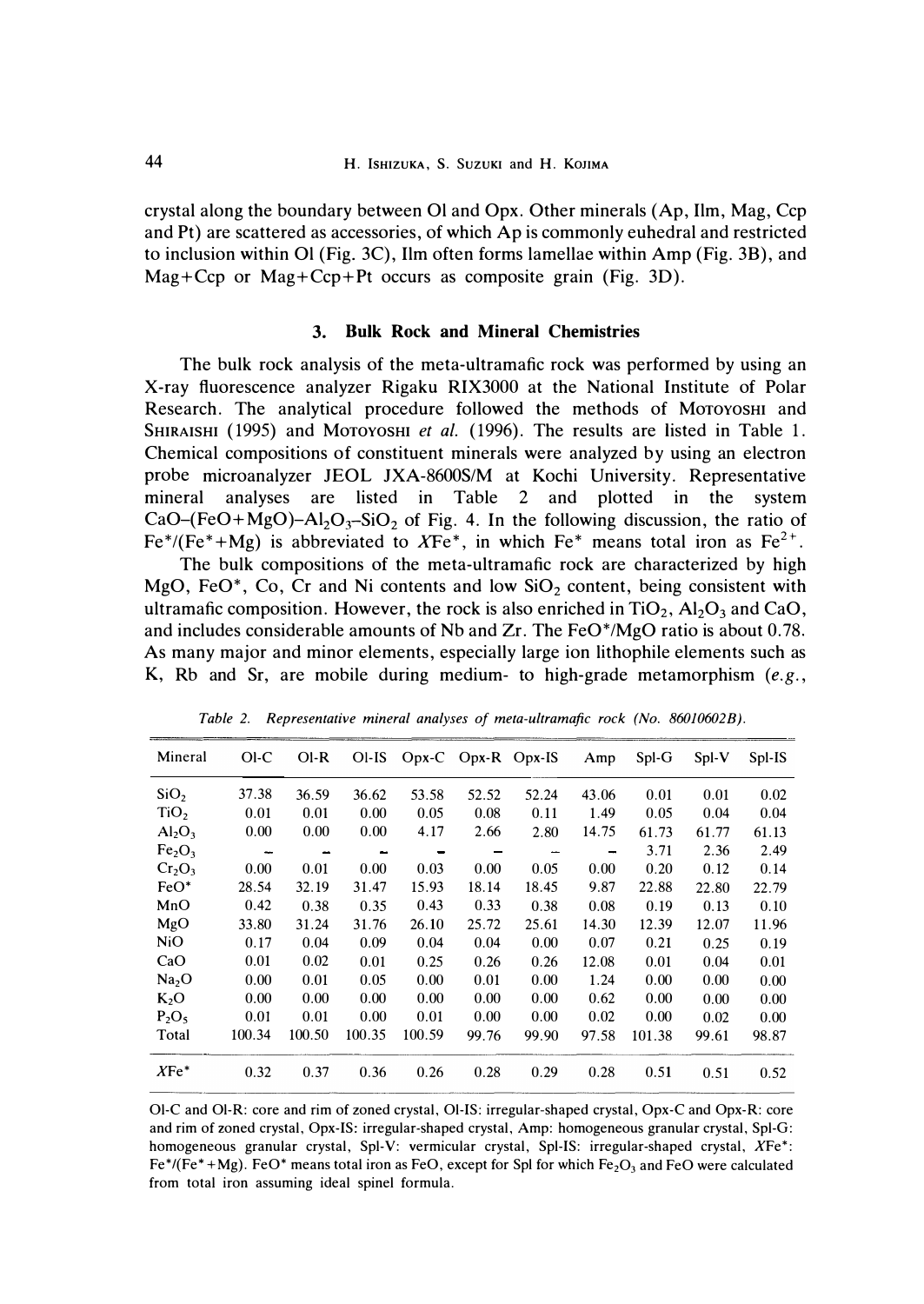

*Fig. 4. Projection of mineral and bulk rock compositions from the CaO component on to the (FeO+MgO)-Al*<sup>2</sup> $O$ <sub>*r*</sub>-SiO<sub>2</sub> *plane. Note that the bulk rock composition lies just within the tetrahedron of 0/+0px+Amp+Spl, and it is consistent with this 4-phase mineral assemblage.* 

CONDIE, 1981), the primary composition of the meta-ultramafic rock may have been masked. However, it is commonly assumed that Ti, Co, Cr, Ni, Nb and Zr are resistant to such secondary processes *(e.g.,* CONDIE, 1981), and then the chemical features of the meta-ultramafic rock described above may represent its original chemical affinity. On the other hand, the bulk rock composition is also plotted in the system  $CaO-(FeO+MgO)-Al<sub>2</sub>O<sub>3</sub>-SiO<sub>2</sub>$  of Fig. 4, showing that the data lies just within the tetrahedron of Ol-Opx-Amp-Spl, and then it is very consistent with this 4-phase mineral assemblage.

Granular 01 is compositionally zoned, and its *XFe\** ranges from 0.32 in the core to 0.37 at the rim. Irregular-shaped 01 has *XFe\** of 0.35-0.37, similar to those of the rim of zoned granular 01. The NiO and MnO contents are 0.02-0.18 wt% and  $0.35 - 0.48$  wt%, respectively.

Granular Opx is also compositionally zoned with *XFe* \* ranging from 0.26 in the core to 0.29 at the rim. Irregular-shaped grains of Opx have *XFe\** of 0.28-0.29. The Al<sub>2</sub>O<sub>3</sub> and CaO contents of granular Opx range from 4.1 wt% in the core to 1.1 wt% at the rim and from 1.83 wt% in the core to 0.24 wt% at the rim, respectively, whereas these elements are very low in irregular-shaped Opx, being up to 1.7  $wt\%$  $Al_2O_3$  and 0.28 wt% CaO. It is then clear that the compositions of irregularly-shaped Opx are similar to those of the rim of zoned granular Opx.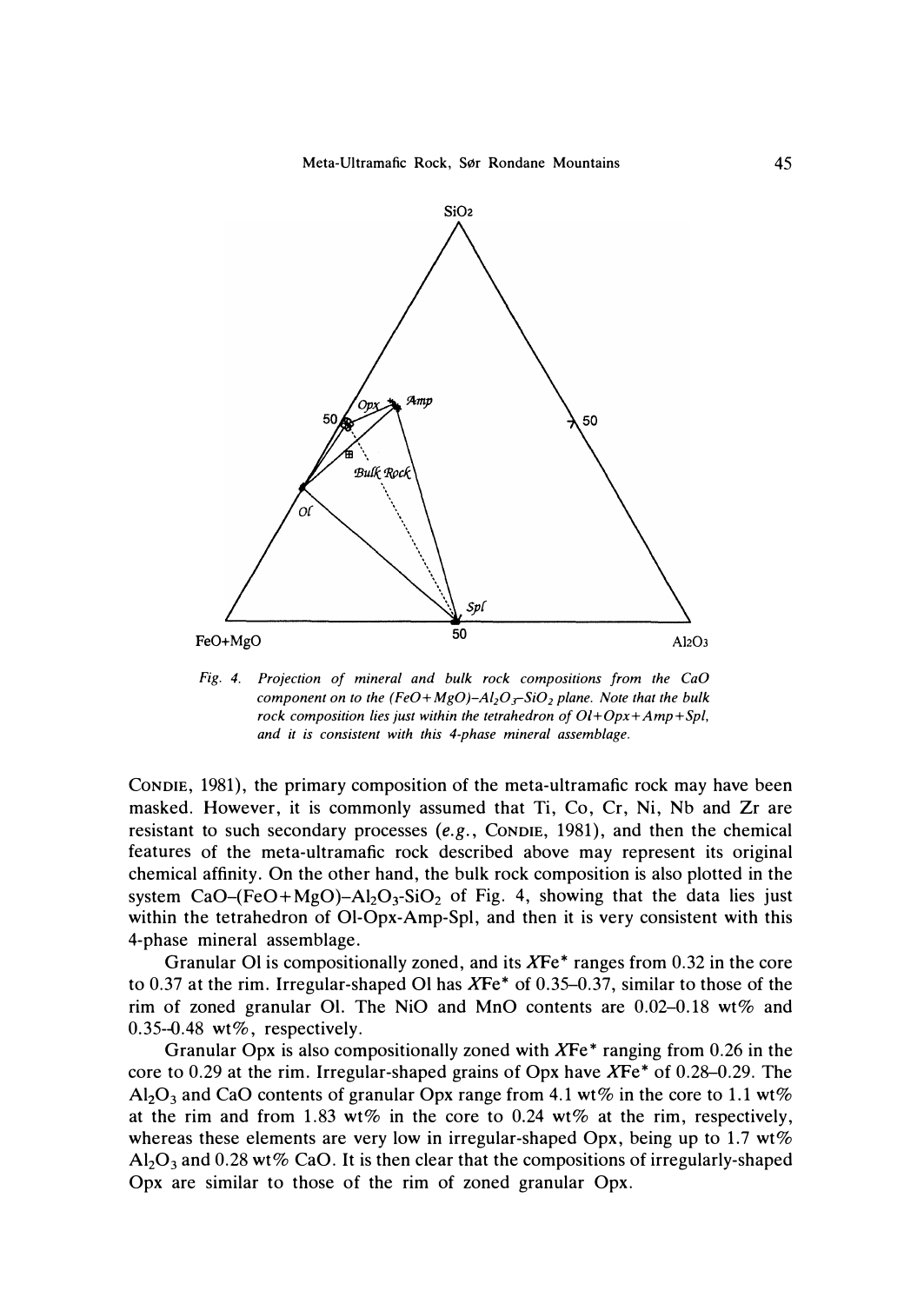46 **H. lsHIZUKA, S. SUZUKI** and **H. KOJIMA** 

Amp is generally homogeneous, and has compositions ranging from Mghornblende to tschermakitic hornblende in the sense of LEAKE (1978). Minor elements include up to 1.5 wt% TiO<sub>2</sub>, 1.3 wt% Na<sub>2</sub>O, and 0.55 wt% K<sub>2</sub>O.

Although Spl compositions slightly vary irrespective of mode of occurrence, they are generally characterized by a high  $AI/(AI+Cr+Fe^{3+})$  ratio ranging from 0.95 to 0.99. The Cr<sub>2</sub>O<sub>3</sub> and Fe<sub>2</sub>O<sub>3</sub> contents are up to 0.22 wt% and 4.44 wt%, respectively. *XFe\** ranges from 0.50 to 0.53.

## **4. Discussion**

Most importantly, the bulk rock composition indicates that the meta-ultramafic rock described here may have been derived from a basaltic cumulate rather than a mantle peridotite, even though the rock has been completely modified by metamorphic deformation and shows no sign of igneous cumulate texture. Furthermore, the relatively high FeO\*/MgO ratio  $(=0.78)$  suggests the rock to be crystallized from a slightly differentiated magma. On the basis of bulk rock compositions, Osanal *et al.* (1992) divided the basic rocks from the central Sør Rondane Mountains into five Units (I-V). The area studied here belongs to Unit-I that has chemical affinity with mid-ocean ridge basalt **(MORB).** It is, therefore, most likely that the meta-ultramafic rock represents a slightly differentiated cumulate phase evolved from a MORB-like magma.

After generation as a igneous cumulate, this precursor and related basic rock were incorporated as blocks into the matrix of quartzo-feldspathic rock (now represented by garnet-biotite gneiss), probably related to the sedimentary process modeled for the formation of melange, and then they underwent the metamorphism together with the host rock. As there is no chemical reaction texture preserved in the rock, the conditions of metamorphism are only estimated by mineral compositions. In this connection, the 01-Spl geothermometer of FABRIES (1979) was applied to the granular 01 and Spl. The results range from 750°C to 800°C. Another estimation of temperature was done by using the  $Al_2O_3$  solubility of Opx coexisting with Ol and Spl (GASPARIK, 1987). This thermometer is well known to be highly temperature sensitive, and yields 780–820°C for the granular Opx with  $XFe^* = 0.26-0.29$ . These calculated temperatures are consistent with those (750-850°C) of the peak metamorphism in the Sør Rondane Mountains as estimated by the mineral assemblage of the pelitic gneisses (AsAMI *et al.,* 1992).

From the Balchenfjella area of the eastern Sør Rondane Mountains, Asami et al. (1989) and MAKIMOTO *et al.* (1990) have also described meta-ultramafic rocks such as harzburgite, orthopyroxenite and garnet amphibolite. Of these, the harzburgite that is characterized by the assemblage of Ol+Opx with minor Cpx, Spl and Amp has similar field occurrence and mineral assemblage to those of the meta-ultramafic rock described here, but in a strict sense the mineral compositions are different from each other. The harzburgite of Balchenfjella has magnesian 01 *(XFe\** =0.1) and Opx  $(XFe^*=0.1)$ , and is interpreted to have been derived from a mantle peridotite. Therefore, there may be two types of ultramafic rocks with respect to original rocks in the Sør Rondane Mountains, that is, a basaltic cumulate and mantle peridotite.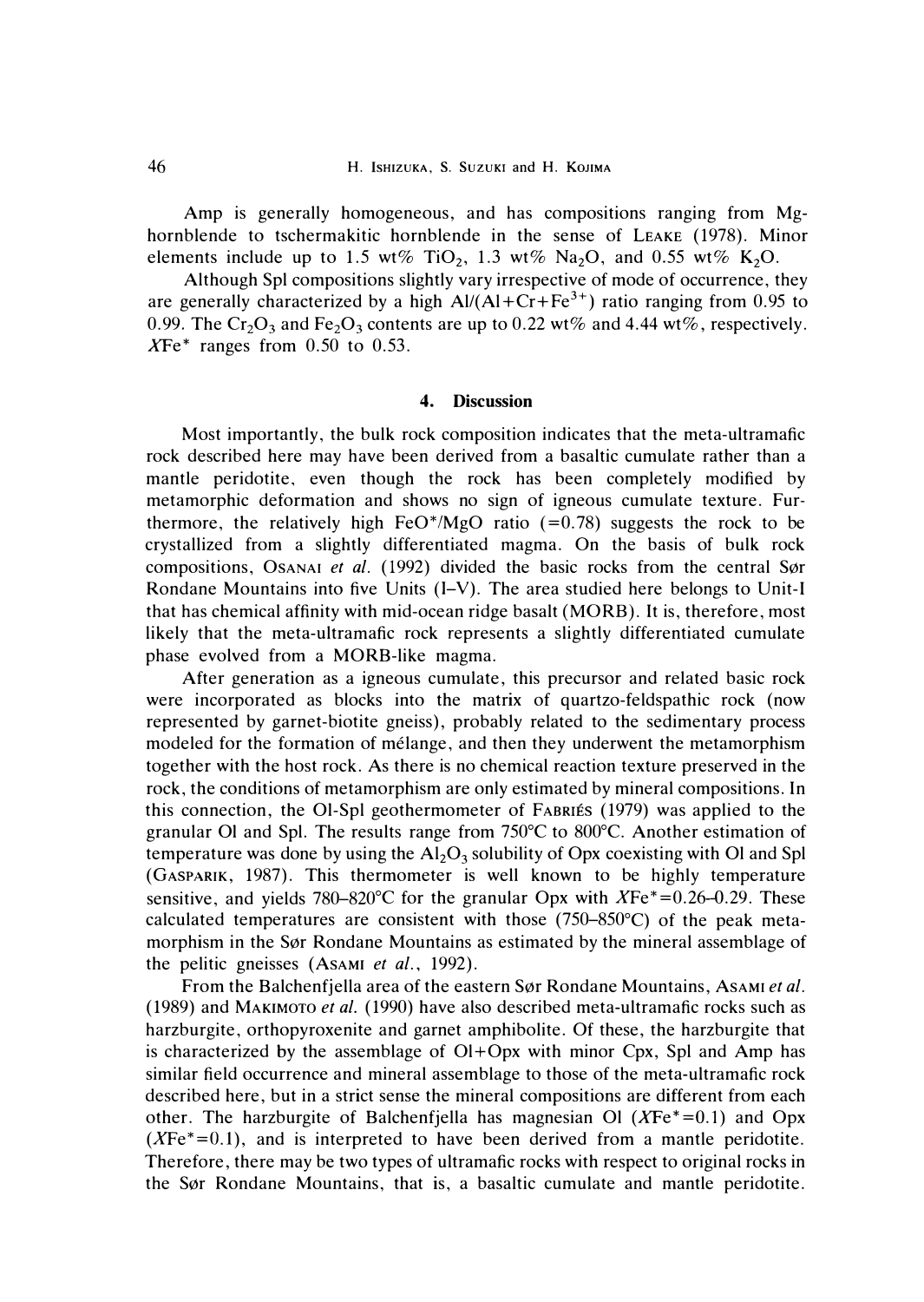Furthermore, in the Austkampane area, there is sapphirine-bearing rock that was derived from a troctolitic rock (IsHIZUKA *et al.,* 1995). This is another type of original rocks. These facts suggest that various kinds of precursors existed in the Sør Rondane Mountains, and then, they suffered the granulite facies metamorphism together with the surrounding pelitic rocks.

Several types of meta-ultramafic rocks have also been reported from the Liitzow-Holm Complex, of which some were analyzed for the bulk rock compositions of major elements (HIROI *et al.,* 1986; SuzuKI, 1986). Some types of meta-ultramafic rocks of the Liitzow-Holm Complex are 01-bearing but Pl-free, and have similar field occurrence, mineral assemblage and major element compositions to those of the meta-ultramafic rock described here. HIROI *et al.* (1986) also interpreted these rocks as cumulate gabbros derived from MORB-like magma. It follows that the similar association of original rocks such as oceanic lower crusts developed both in the Sør Rondane Mountains and Liitzow-Holm Complex ; a comparative study of these rocks may play an important role in evaluating the geologic evolution in East Antarctica.

# **Acknowledgment**

We would like to express our sincere thanks to Dr. Y. Moroyoshi for his help in XRF analyses.

#### **References**

- ASAMI, M., MAKIMOTO, H. and GREW, E. S. (1989): Geology of the eastern Sør Rondane Mountains, East Antarctica. Proc. **NIPR** Symp. Antarct. Geosci. , **3,** 81-99.
- ASAMI, M., OSANAI, Y., SHIRAISHI, K and MAKIMOTO, H. (1992): Metamorphic evolution of the Sør Rondane Mountains, East Antarctica. Recent Progress in Antarctic Earth Science , ed. by *Y.*  YOSHIDA et al. Tokyo, Terra Sci. Publ., 7-15.
- CONDIE, **K.** C. (1981): Archaean Greenstone Belts. Amsterdam, Elsevier, 434 p.
- FABRIES, J. (1979): Spinet-olivine geothermometry in peridotites from ultramafic complexes. Contrib. Mineral. Petrol. , *69,* 329-336.
- GASPARIK, T. (1987) : Orthopyroxene thermobarometry in simple and complex systems. Contrib. Mineral. Petrol., *96,* 357-370.
- HIROI, Y. , SHIRAISHI, **K.,** MOTOYOSHI, Y. , KANISAWA, S. , YANAI, K. and KIZAKI, **K.** (1986): Mode of occurrence, bulk chemical compositions, and mineral textures of ultramafic rocks in the Li.itzow-Holm Complex, East Antarctica. Mem. Natl Inst. Polar Res. , Spec. Issue, *43,* 62-84.
- lsHIZUKA, H. and KOJIMA, H. (1987): A preliminary report on the geology of the central part of the S0r Rondane Mountains, East Antarctica. Proc. **NIPR** Symp. Antarct. Geosci. , **1,** 1 13-128.
- IsHIZUKA, **H.,** SUZUKI, S. and KOJIMA , **H.** ( 1995): Mineral paragenesis of the sapphirine-bearing rock from the Austkampane area of the S0r Rondane Mountains, East Antarctica. Proc. **NIPR** Symp. Antarct. Geosci. , *8,* 65-74.
- JENKINS, D. M. (1983): Stability and composition relations of calcic amphiboles in ultramafic rocks. Contrib. Mineral. Petrol. , *83,* 375-384.
- LEAKE, B. E. (1978): Nomenclature of amphiboles. Am. Mineral. , *63,* 1023-1052.
- MAKIMOTO, H., ASAMI, M. and GREW, E. S. (1990): Metamorphic conditions of ultramafic lenses from the eastern Sør Rondane Mountains, East Antarctica. Proc. NIPR Symp. Antarct. Geosci., 4, 9-21.
- Mornvosm, Y. and SHIRAISHI, K. (1995): Quantitative chemical analyses of rocks with X-ray fluorescence analyzer: (1) Major elements. Nankyoku Shiryo (Antarct. Rec.), *39,* 40--48 (in Japanese with English abstract).